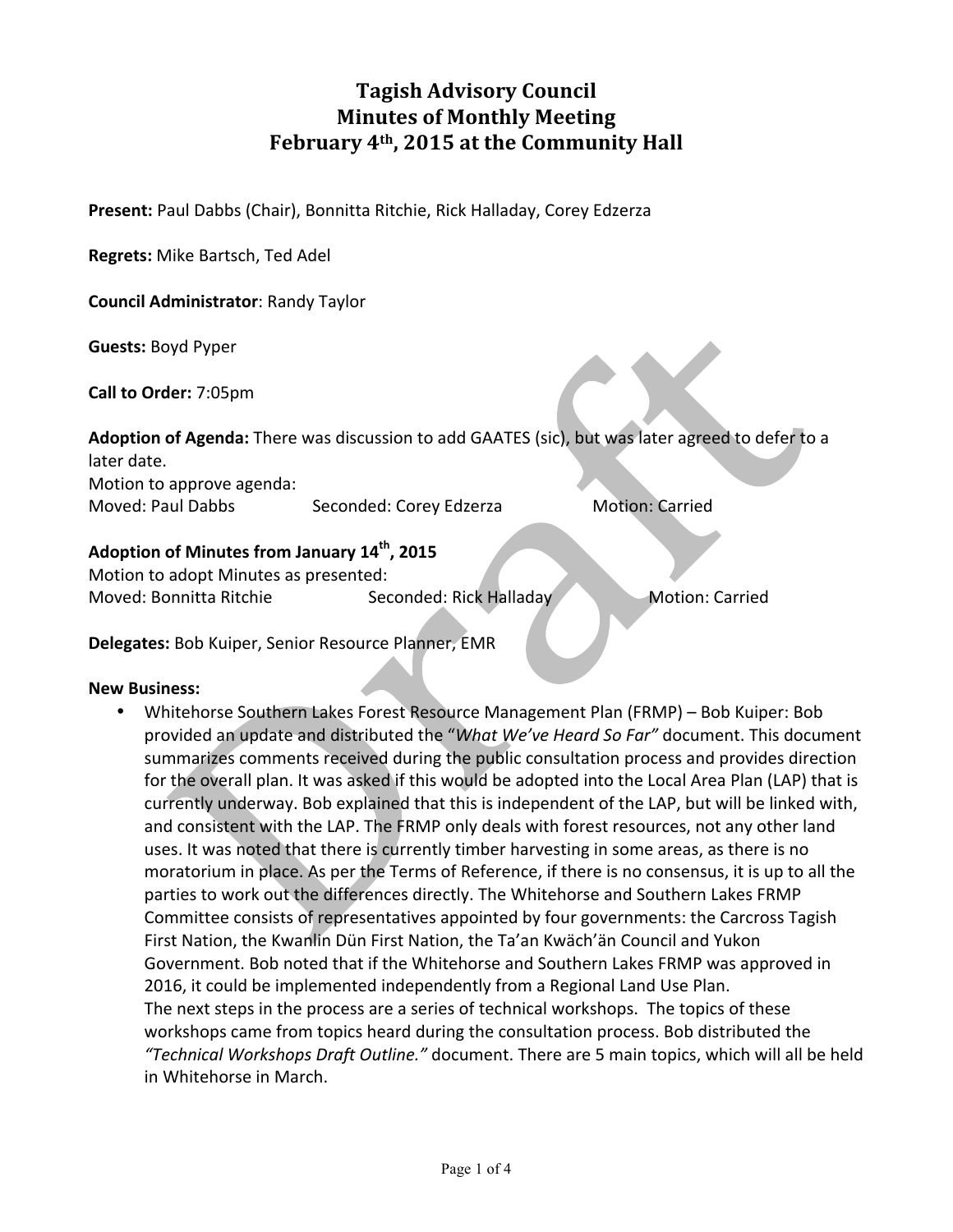- The topics are:
	- $\circ$  Fire Management
	- $\circ$  Access and Cumulative Effects
	- o Non-Timber Forest Values
	- $\circ$  Timber Harvesting
	- o Wildlife Habitat.

It was noted that traditional knowledge should be included as part of the "Technical" topics. It was asked how this information would be used in the planning process. Bob explained that the technical workshops flowed from the public consultation comments. A "What We Heard" document will be created from the workshops, and all of this will flow in to the recommended plan. 

Bob presented the "Work Plan: Key Dates & Milestones" document. It was noted that all the documents presented are available on the FRMP website. March 2016 is the proposed date to submit the final recommended FRMP to the parties. Bob noted that although 2016 is the proposed date, the facilitator's contract could be extended and work could continue beyond that date. It was asked if grazing permits will fall under this plan. There are on-going discussions as to which program will be responsible for grazing permits; at this point it is unclear which program will administer this. Paul noted that the TAC is currently awaiting decision on the OIC, which would expand the LAC boundary considerably. The FRMP are major issues for the Council and Tagish residents.

• 2015 Mosquito Program: TAC is being asked about participating in the 2015 Mosquito Program. Tagish did participate in the last 2 years, although there are no data regarding the success of the program.

Motion to participate in the 2015 Mosquito Program was presented: Moved: Paul Dabbs Seconded: Bonnitta Ritchie Motion: Carried

- Build Canada Fund-Infrastructure Projects: Community Services has requested to attend the TAC meeting on March 4 to discuss infrastructure projects. They have asked for a list of possible projects to discuss. Paul asked TAC members to submit ideas to him before the next meeting. Some ideas discussed included:
	- $\circ$  Sprinkler system around Tagish periphery
	- o New Community Centre
	- $\circ$  Community well at the Community Centre
	- $\circ$  Roof on skating rink and heated shack
- Municipal Act Revisions: the Deputy Minister has requested a working group to discuss ways to strengthen LAC's within the Municipal Act. A Terms of Reference (TOF) is currently being drafted for the working group and will be forwarded upon completion. Community Services is working on the TOF with input from LAC's.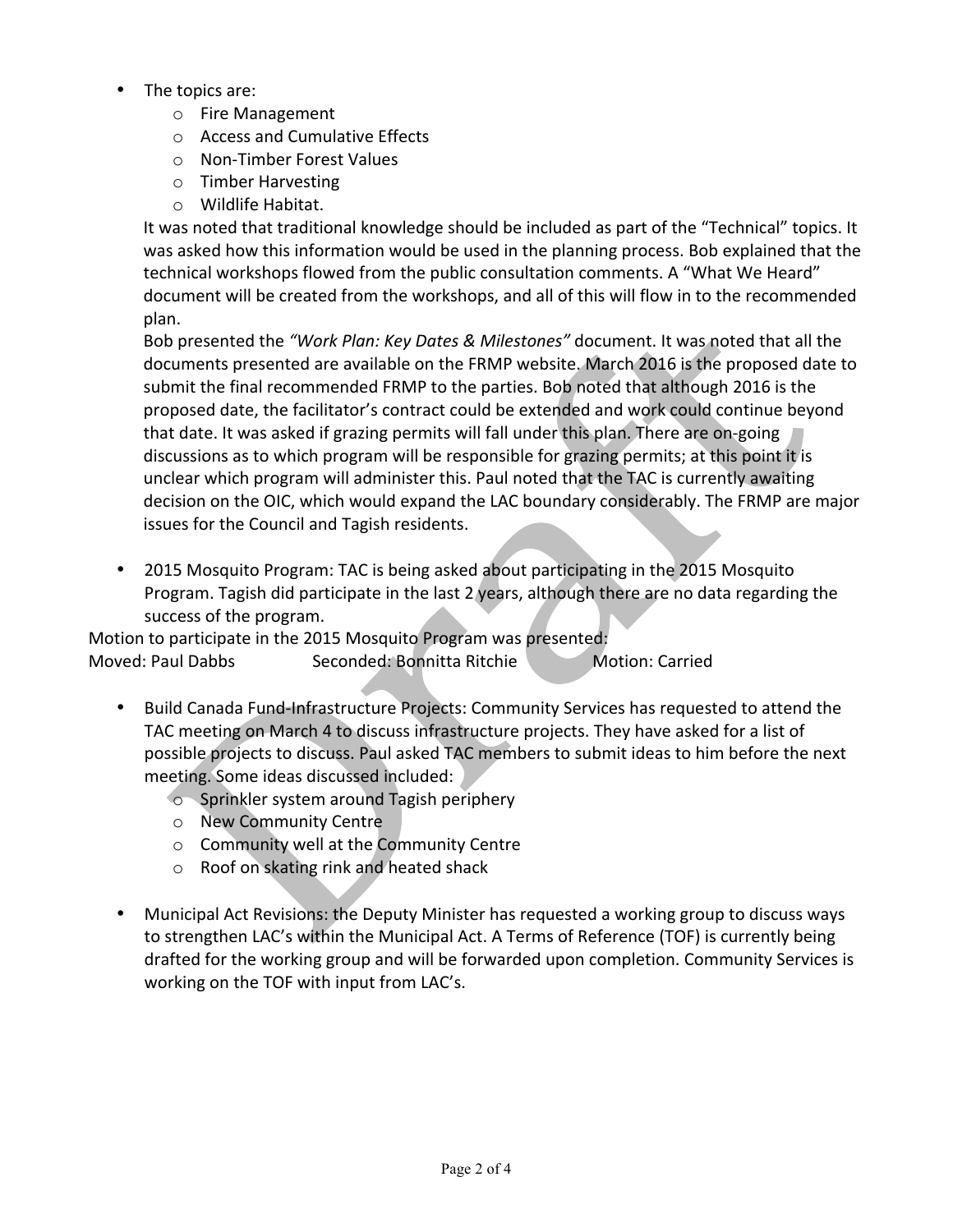• Council Administrator Contract: the current contract expired the end of February. There is a clause in the contract that states if both parties agree, the contract can be extended for up to a year. Randy stated that he is willing to sign the contract for another year.

Motion to extend the contract with Randy for another year was presented: Moved: Paul Dabbs Seconded: Rick Halladay Motion: Carried

It was asked if this should be dealt with in-camera as is stated for Municipalities. This was further discussed and it appears that LAC's do not have the authority to have in-camera discussions. This could be a topic for the current Municipal Act review.

#### **Old Business:**

- Local Area Planning update-Paul: The Committee met last Monday to review the RFPs; no decision has been made. The next meeting is scheduled for March and a contractor should be chosen by then. The RFP stipulates a 20-month process. The Terms of Reference have not yet been defined. It was suggested that the public should have observer status at the Committee meetings to assist in public input.
- Day Use Area update-Paul: Paul Dabbs and Linda and Paul Thornton met with Barry Troke, Operations Manager, Yukon Parks Branch. This meeting was for informational purposes only, no decisions where made. Topics discussed included utilizing the campground for overflow parking, and upgrading the boat launch.
- Pennycook Rd update: Bonnitta wrote a letter to CTFN regarding plowing the road as CTFN currently plows for their residents. Bonnitta stated that this letter was written by her as a resident and not representing TAC. Carolyn talked to Minister Istchenko regarding the Rural Roads Program. She was informed that there are no plans to do work on Pennycook Road. It is apparent that YG has not accepted this as a public road and will not maintain as such. It was suggested that Kevin Barr and residents present this to the new Minister of Highways and Public Works, Scott Kent. Bonnitta will meet with Kevin Barr to discuss how to advance this to the Minister. Paul is also welcome to attend this meeting. This could also be part of the LAP process. Corey stated that he would raise this at the next CTFN Lands Meeting.

### **Reports: Financial:**

- Reconciliation statement: because there were 2 reconciliation statements last month, there is not one for this month. The account is reconciled up to the end of January.
- 2014 Expenditures: presented for reference and background information for Schedules A&B.
- Yukon Government 2015 Schedules A&B: Randy explained that Schedule B is the 2014 expenditures and Schedule A is the proposed TAC 2015 expenditures (budget) and YG's O&M grant. TAC had a \$1334.42 surplus for 2014. This will be deducted from the 2015 O&M Grant, which means the grant will be \$12,923.58. The cash balance at the end of 2014 is \$16,014.66. During this discussion, Corey stated that he is paid by CTFN to attend these meetings, so he will not be taking payment from TAC's budget.

Motion to accept Schedules A&B as presented and discussed:

Moved: Bonnitta Ritchie Seconded: Rick Halladay Motion: Carried